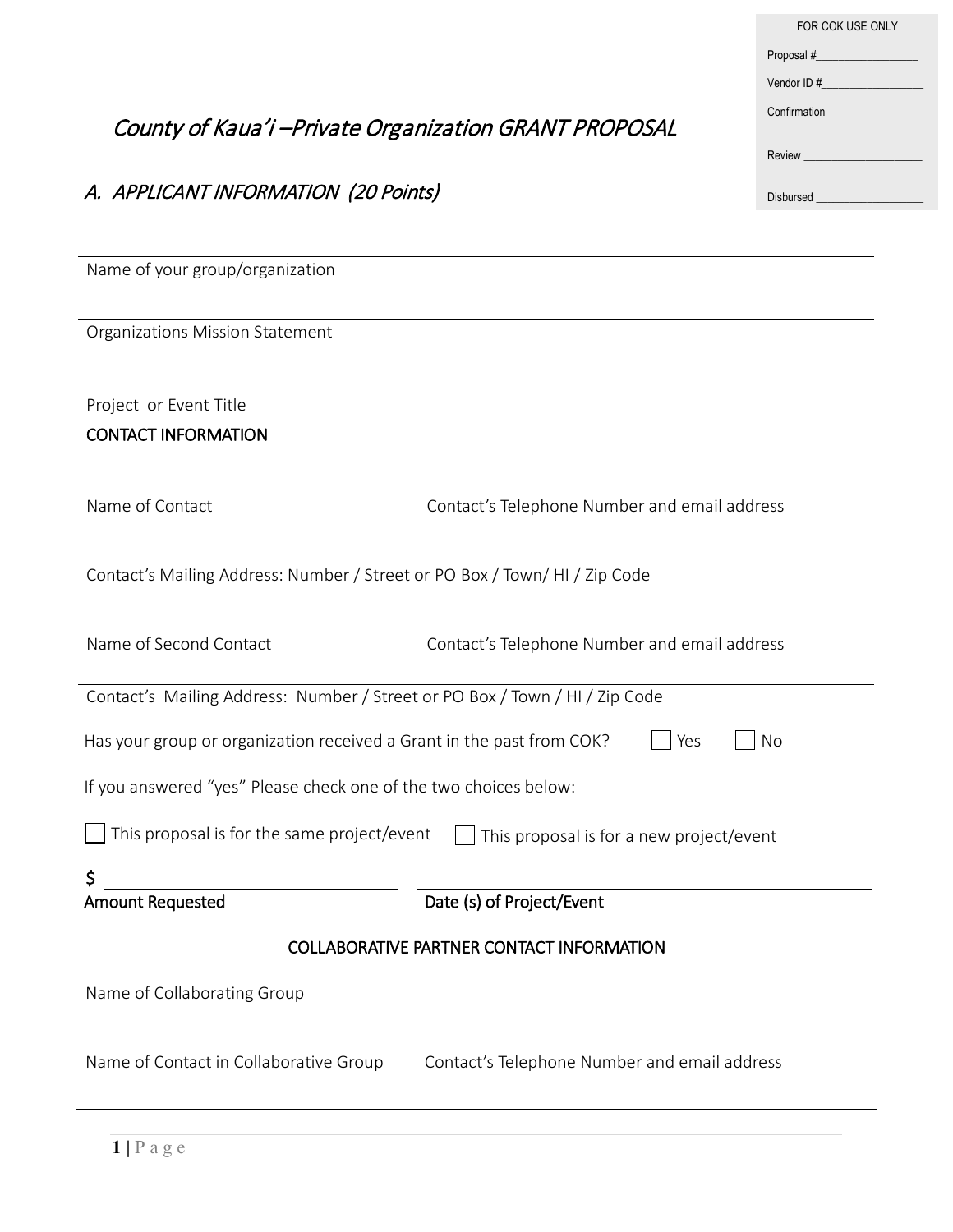| Contact's Mailing Address: Number / Street or PO Box / Town / HI / Zip Code                                                                                                                                                                                          |                                                                                                                                                                                  |
|----------------------------------------------------------------------------------------------------------------------------------------------------------------------------------------------------------------------------------------------------------------------|----------------------------------------------------------------------------------------------------------------------------------------------------------------------------------|
| <b>B. PROJECT/EVENT CATEGORIES (20 Points)</b>                                                                                                                                                                                                                       |                                                                                                                                                                                  |
| Check the description(s) that best fits<br>1.<br>the population your project serves:                                                                                                                                                                                 | Your proposed project/event is<br>4.<br>(please select one):                                                                                                                     |
| Families<br>Youth, 0 - 5<br>Youth, $6 - 11$<br>Youth, 12 - 18<br>Community-at-large<br>Visitors to the island<br>Adults<br>Other (please describe):                                                                                                                  | A one-time event<br>A semi-annual event<br>A weekly event<br>A monthly event<br>An annual event (once every year)<br>An ongoing project<br>Other (please explain):               |
| In which region is the population you<br>2.<br>serve located? Please check all that<br>apply:<br>Lihue/Puhi<br>Haena<br>Hanalei<br>Koloa/Poipu<br>Kilauea/Waipake<br>Lawai/Kalaheo<br>Anahola<br>Eleele/Hanapepe<br>Waimea/Kekaha<br>Kapa'a<br>Wailua<br><b>PMRF</b> | Which categories best describe your<br>5.<br>project/event? Please check all that<br>apply:<br>Arts<br>Faith-based activities<br>Family activities<br>Parenting<br>Economic Need |
| Specific Community (please list):<br>How many Kaua'i citizens do you expect<br>/ estimate to benefit from this project?<br>3.<br>$50 - 100$<br>$0 - 10$<br>$100 - 200$<br>$10 - 25$<br>$25 - 50$<br>Over 200                                                         | Sports/recreation<br>Youth activities other than sports<br>Training / education<br>Cultural<br>Social<br>Other (please explain):                                                 |
|                                                                                                                                                                                                                                                                      |                                                                                                                                                                                  |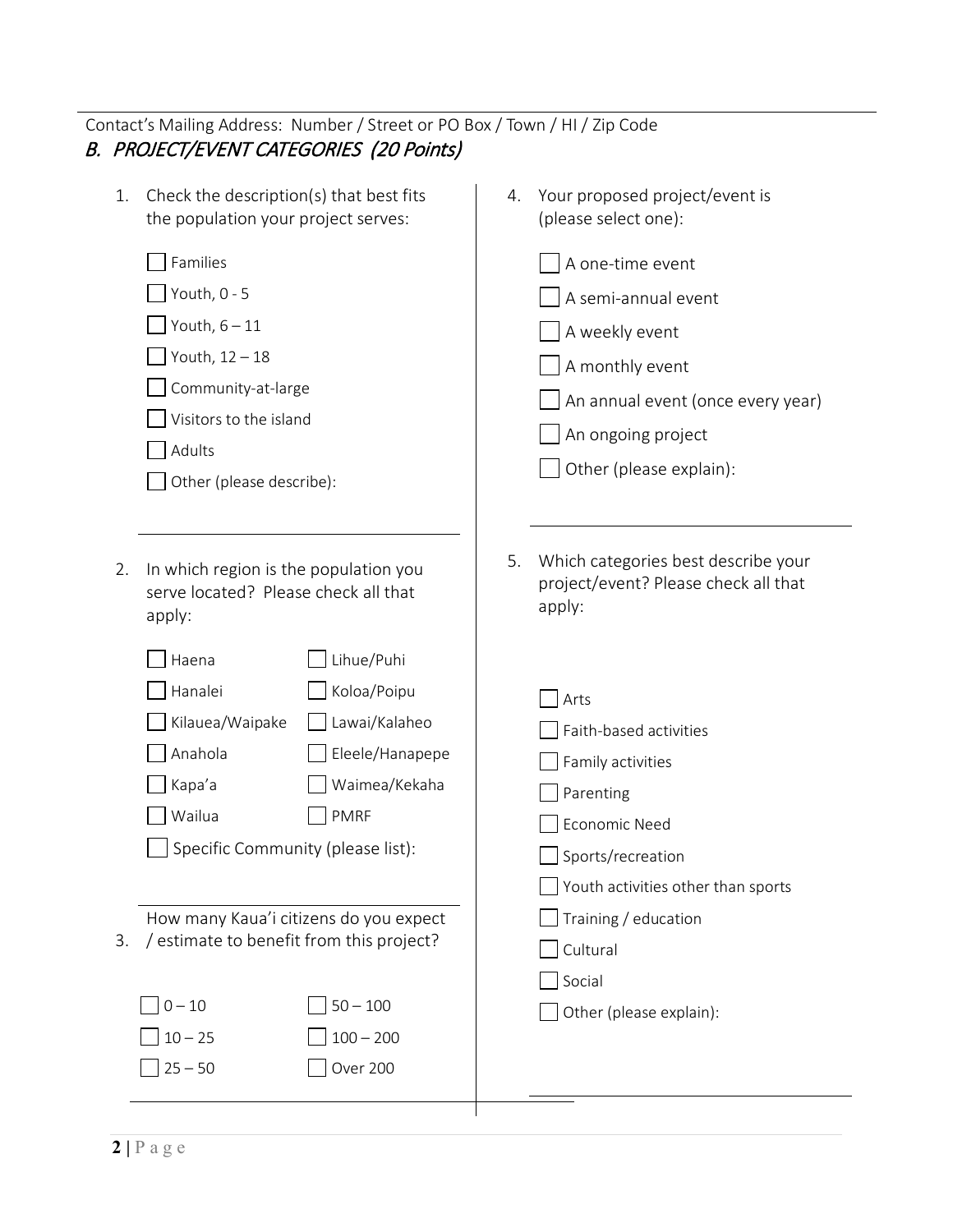# C. PROJECT/EVENT DESCRIPTION (30 Points)

This section is the "what, when, where, why and how" of your project/event. You will first explain what you intend to do and then explain how your project, or event addresses how it will benefit the people of Kaua'i. Explain the ways your group plans to measure the success of your project. This will be the items required to be reported on your quarterly or final reports (program status, data summary, narrative)

1. What will your group do?

2. Where and when will your project take place?

3. How will your project benefit the people of Kaua'i? What is your expected outcomes?

4. How will you show that the project has achieved its goals?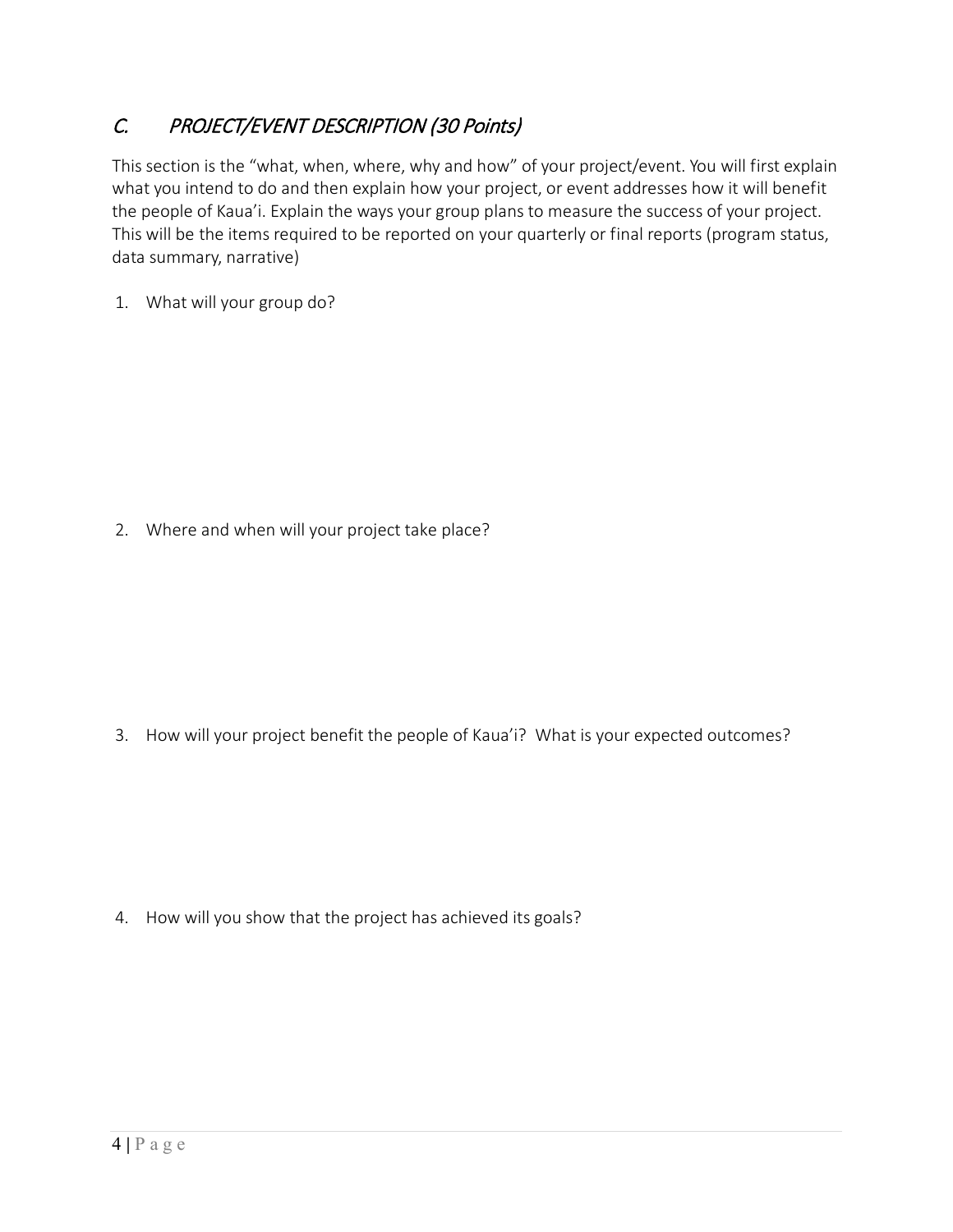# D. PROJECT BUDGET (20 Points)

Make sure that you list all uses of grant funds. Two unrelated members of your group must sign this section signifying acceptance of financial responsibility for your group's project. Please complete the budget worksheet on the next page.

- 1. How will this grant money be spent? *Please explain in detail the expenses you will list* on the attached budget worksheet.
- 2. What other sources of money will you use to finance your project/event?

| Donations   | $\Box$ Fund raising             | Fees/admission charges |
|-------------|---------------------------------|------------------------|
| $\Box$ None | $\Box$ Other (please describe): |                        |

3. Who in your group accepts Fiscal Responsibility for this project? Please list the names, titles, and addresses of **TWO UNRELATED PEOPLE IN YOUR GROUP** who will oversee your project's money management and cash handling tasks. They also agree to the special conditions on page 6 Both people must sign and date below.

| $\mathbb{O}$ |                              |                      |
|--------------|------------------------------|----------------------|
|              | Name (type or print clearly) | Position in Group    |
|              | Signature                    | Date Signed          |
|              | <b>Mailing Address</b>       | <b>Email Address</b> |
| $\circledS$  | Name (type or print clearly) | Position in Group    |
|              | Signature                    | Date Signed          |
|              | <b>Mailing Address</b>       | <b>Email Address</b> |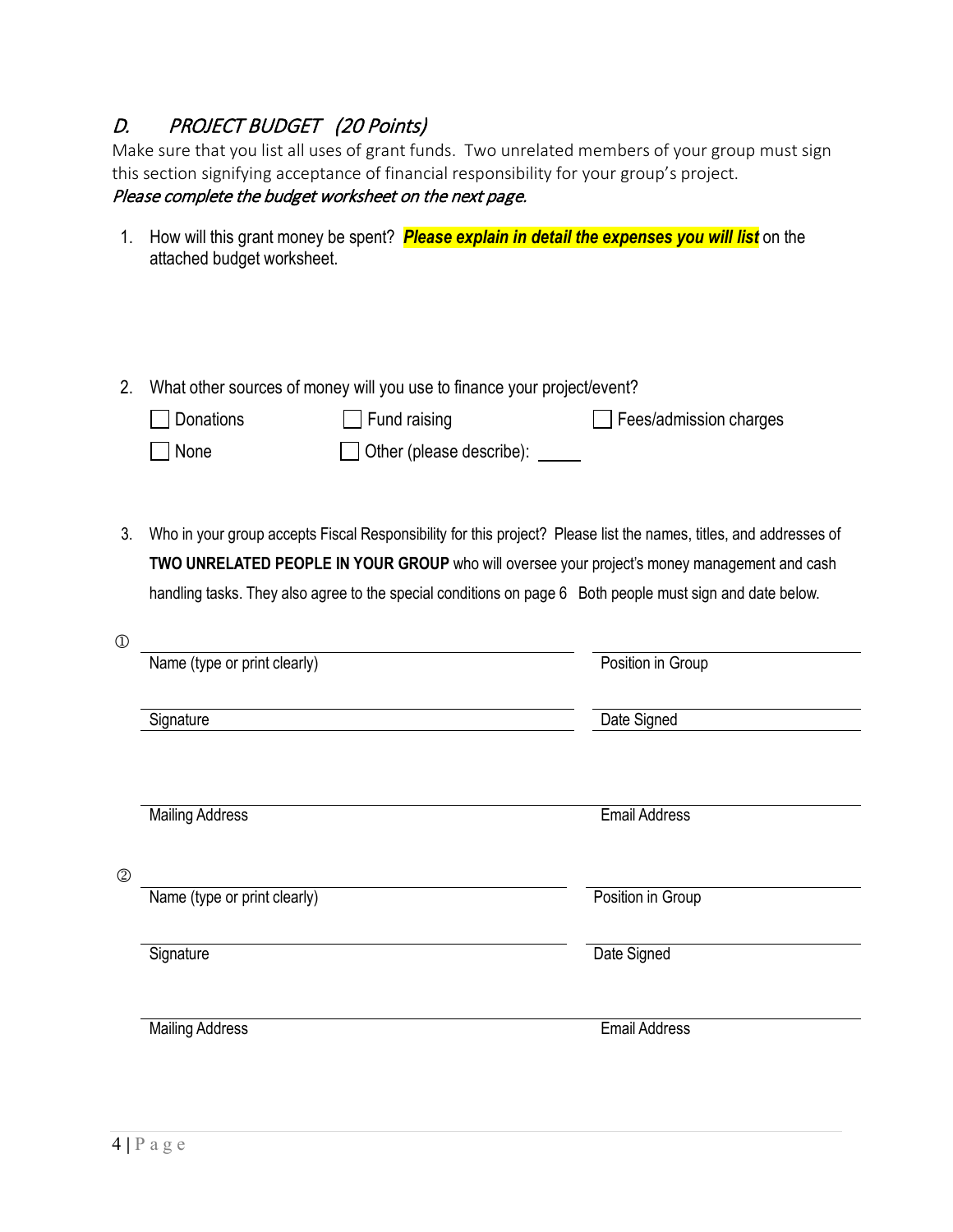## BUDGET WORKSHEET ATTACHMENT

This Budget form is intended to serve as a guide to help you plan your project. You do not have to complete every line BUT be sure that you describe ALL your expenses. For the quarterly and end of fiscal year reports you will have to submit original receipts that match this budget. Any changes will have to be approved in advance through a written budget modification request. This section is for **ALL funds** received for this project. This section is for **COUNTY funds** you are applying for ONLY.

| Sources of Income<br>For Project | Amount | <b>Project Expenses</b><br>Alcohol, Equipment<br><b>Purchases and Personnel</b> | Amount |
|----------------------------------|--------|---------------------------------------------------------------------------------|--------|
|                                  |        | costs & Admin fees are                                                          |        |
|                                  |        | <b>NOT</b> allowed                                                              |        |
| <b>Other Grants</b>              |        | Airfare-Interisland ONLY                                                        |        |
| Fees / Admission                 |        | Insurance                                                                       |        |
| <b>Fund Raising</b>              |        | <b>Equipment Rental</b>                                                         |        |
| Cash Donations                   |        | Postage, Freight, etc.                                                          |        |
| Membership Fees                  |        | <b>Publication and Printing</b>                                                 |        |
|                                  |        | <b>Staff Training</b>                                                           |        |
|                                  |        | Stipend                                                                         |        |
|                                  |        | Supplies                                                                        |        |
|                                  |        | Transportation                                                                  |        |
|                                  |        | Other Expenses (please<br>list)                                                 |        |
|                                  |        | ٠                                                                               |        |
|                                  |        |                                                                                 |        |
|                                  |        | ٠                                                                               |        |
|                                  |        |                                                                                 |        |
| <b>Total Cash For Project</b>    | \$     | <b>Total Project Expenses</b>                                                   | \$     |
|                                  |        |                                                                                 |        |

### VALUE OF IN-KIND DONATIONS

| In-Kind                | Description and number     | Value per item/hour   Total Value |  |
|------------------------|----------------------------|-----------------------------------|--|
|                        |                            |                                   |  |
| Volunteer Hours        | Number of hours $\vert$ \$ |                                   |  |
|                        |                            |                                   |  |
| Donated Goods/Services |                            |                                   |  |

Wow--The total dollar value of our project is  $\Diamond$ 

(Total Cash for Project + In-Kind Total Value)

# E. MISCELLANOUS (10 Points)